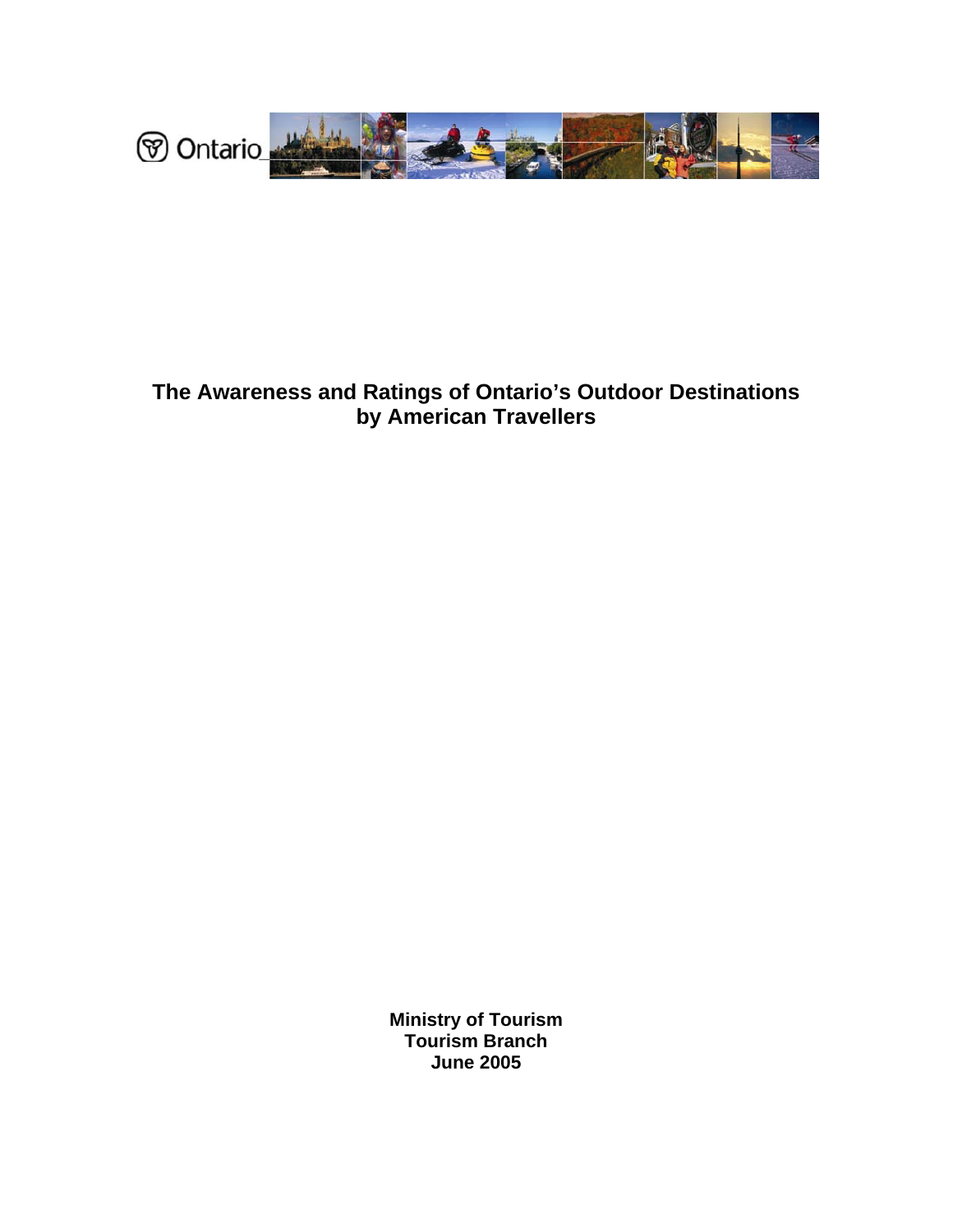## **Introduction**

This report is extracted from the database of the Travel Intentions study that the Ministry of Tourism has been conducting for almost 2 years now. Specifically, it is based on a number of questions that were asked during the February 2005 wave.

The total US sample of the study in February 2005 was 3,816 of which 2,875, or 75%, are defined in this report as "travellers" because they have taken at least one overnight trip over the past 2 years, or intend to take an overnight trip over the next 12 months or both. On a weighted basis, 56.4 million Americans aged 18 years and over fall into the "traveller" category of this report.

Although this reports talks about "American travellers", the study covers only the following US states:

- New York State
- Pennsylvania
- Ohio
- Indiana
- Michigan
- Illinois
- Wisconsin
- Minnesota
- Massachusetts
- Washington DC/ Maryland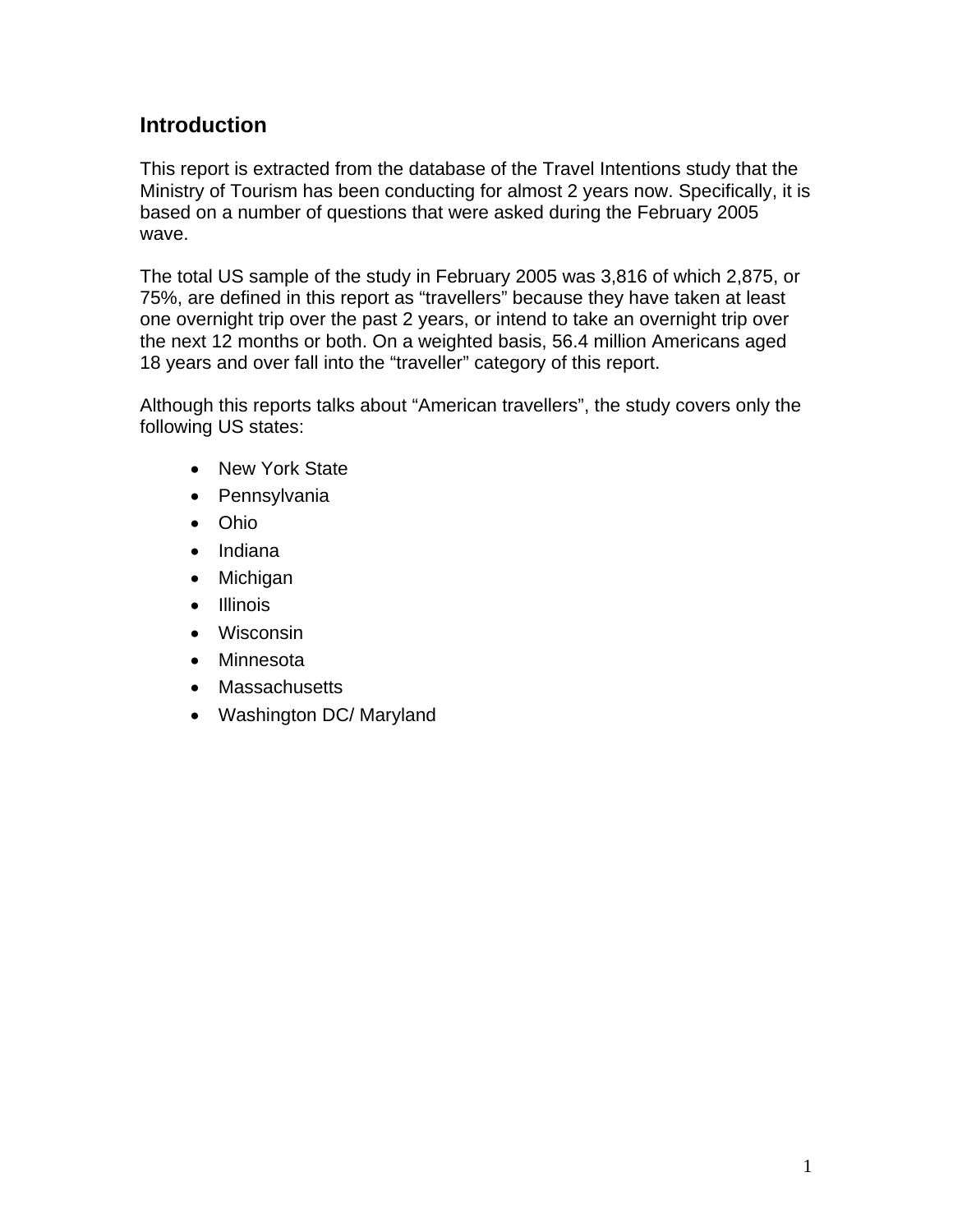#### **Americans have, relatively, a good opinion of Ontario as a nature and outdoors destination:**

- $\downarrow$  On a 10-point scale, where 1 means very poor and 10 means excellent, the average rating of Ontario as a destination for enjoying nature and the outdoors was 7.4 points;
- Compared to other aspects of Ontario as a travel destination, its reputation as a destination for nature and the outdoors gets the highest ratings. For example, the average rating for "arts, culture and history" was 6.8 points, for "a resort trip" was 6.5, for "a touring trip" was 7.0 and for "a big city trip" was 6.7;
- $\pm$  72% of American travellers gave Ontario a rating of 7 or higher "as a destination for enjoying the nature and the outdoors";
- $\downarrow$  Of those who rated Ontario 7 or higher on nature and the outdoors, 55%, or approximately 23 million, had been to Ontario at some point in the past.
- $\downarrow$  And of those who rated Ontario 7 or higher on nature and the outdoors and had visited Ontario in the past (23 million), 56%, or approximately 13 million, had been to Ontario for "a trip that was primarily to enjoy nature and the outdoors".

### **...So why did 10 million American travellers who had been to Ontario and rated it high as a nature and outdoor destination not take a trip to the province for the reason of enjoying the outdoors?**

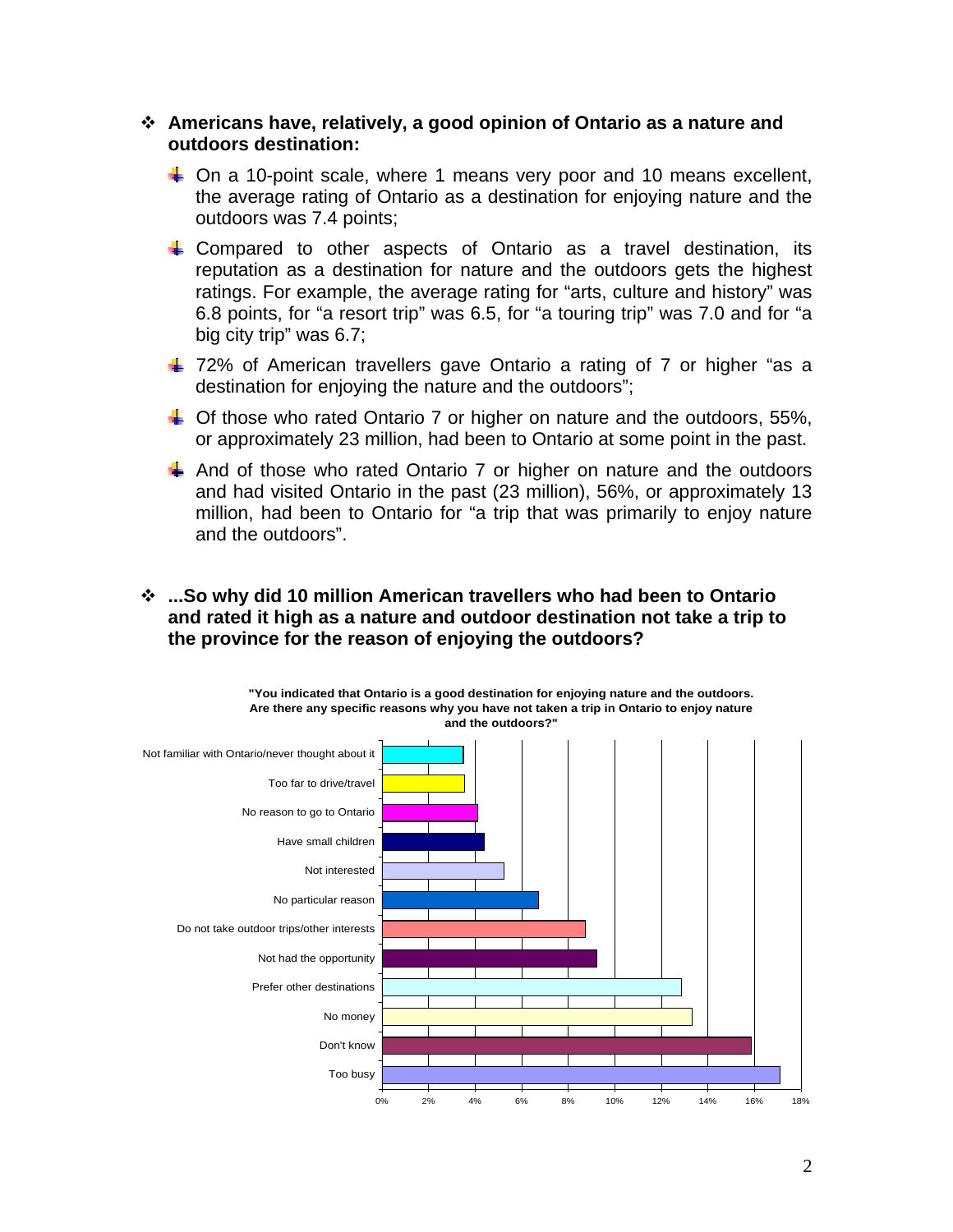**As far as Ontario's icon outdoors destinations are concerned, Kingston's Thousand Islands, the Niagara Escarpment and the Georgian Bay are the most well known among American travellers:** 



 **…But it is the Niagara Escarpment that is the most visited place, followed by Kingston's Thousand Islands:** 



**"Have you ever taken a trip to…"**